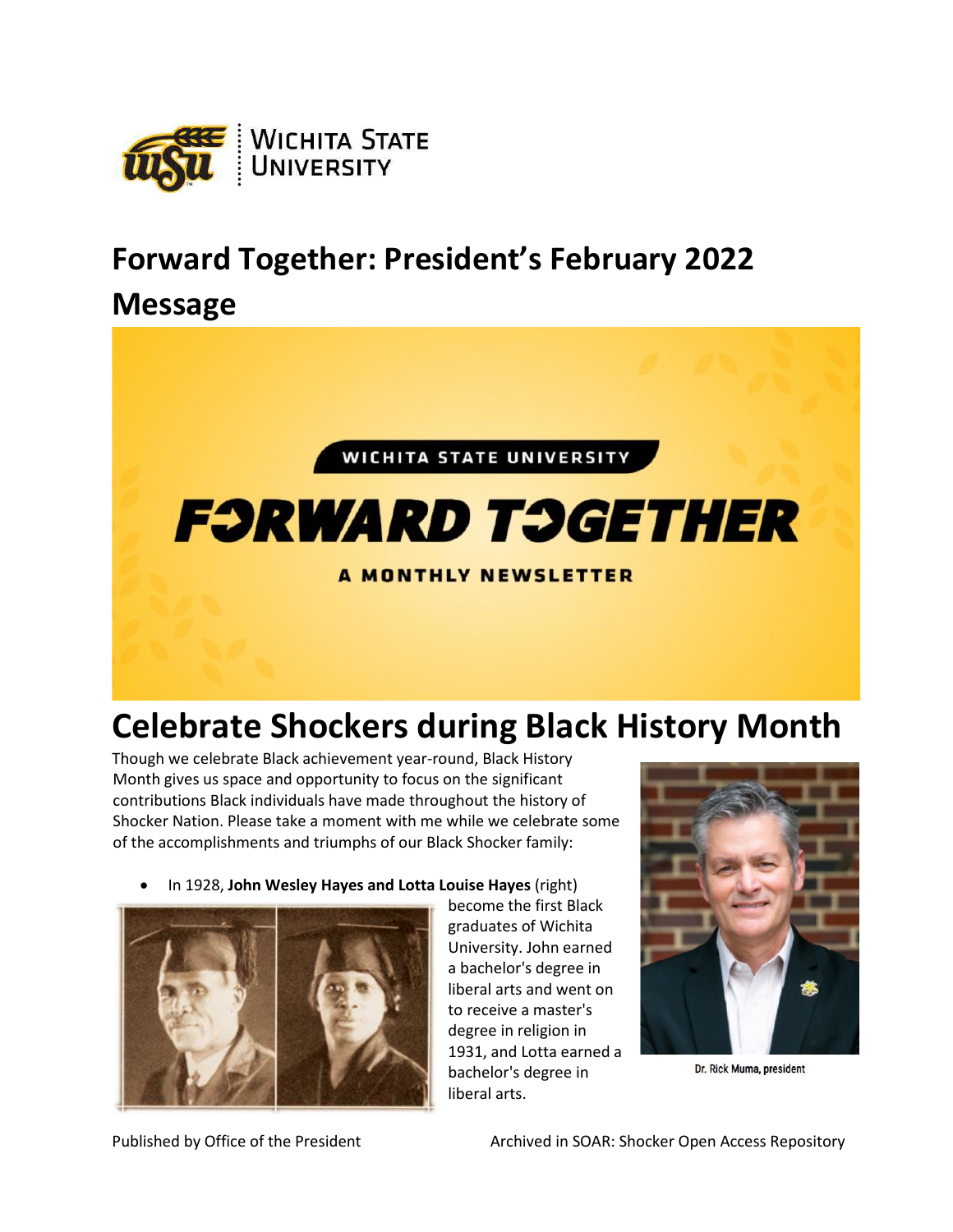- 1974 Shocker graduate **[M. Lee Pelton's](https://www.tbf.org/news-and-insights/press-releases/2020/december/pelton-announced-as-president-ceo-20201201)** reputation as a leader in higher education has led him to his current position as president and CEO of the Boston Foundation. Pelton, who studied English literature at Wichita State and at Harvard, has held deanships at Colgate and Dartmouth, served as president of Willamette University (1998-2011) and Boston's Emerson College (2011-2021).
- **Karla Burns,** 1981, was a mezzo-soprano and actress known for her portrayal of "Queenie" in Show Boat, and she was a Tony-nominated performer and the first Black person to win Britain's most prestigious theater award. She received the Alumni Recognition Award from the WSUAA in 1988 and was inducted into the WSU College of Fine Arts HOF in 2016.
- **Angela Buckner,** the all-time leading rebounder for Shocker Women's basketball, graduated from Wichita State with a communication degree in 2003 and a sport management degree in 2004. During her time at Wichita State, Angela was a four-year letterwinner and three-time Missouri Valley Conference selection (2001, 2003 and 2004), while also earning MVC Freshman of the Year honors as a Shocker. She is the only Shocker in school history to total more than 1,300 points and 1,200 rebounds. Buckner set the school record for rebounds with 1,297 and double-doubles with 67 — also a conference record. She still holds marks in the top 10 for free throws made and attempted, points and blocks. Buckner was inducted into the Wichita Sports Hall of Fame in 2008, the Pizza Hut Shocker Sports Hall of Fame in 2010, and the Kansas Sports Hall of Fame in 2018.
- **Cleo Littleton**, 1974, (right) is well-known local businessman, standout Shocker basketball player and the first Black student to be elected "Jack Armstrong" (the most All-American man on campus) at the University of Wichita. Littleton was inducted in the Shocker Sports Hall of Fame in 1980.
- **LaVerne Baker** earned two bachelor's degrees in 1956, and then became the first African American to earn a doctoral degree from Wichita State in 1981.



• In the summer of 1958, some two dozen students and members of the Wichita branch of the NAACP Youth Council — led by 20-year-old Ron Walters, a freshman at the University of Wichita, along with his cousin, 19-year-old Carol Parks Hahn, who later earned two degrees from Wichita State University in 1976 and 1982 — organized sit-ins at the downtown Dockum Drug Store (below) on the southeast corner of Broadway and Douglas. Like many Kansas stores at the time, Dockum Drugs would not allow Black people to sit at its lunch counter. Walters went on to become an educator, political scholar and strategist, news commentator, author and activist, whose career included serving as Jesse Jackson's presidential campaign manager, professor of government and political science at the University of Maryland, and director of the African American Leadership Institute at UCLA.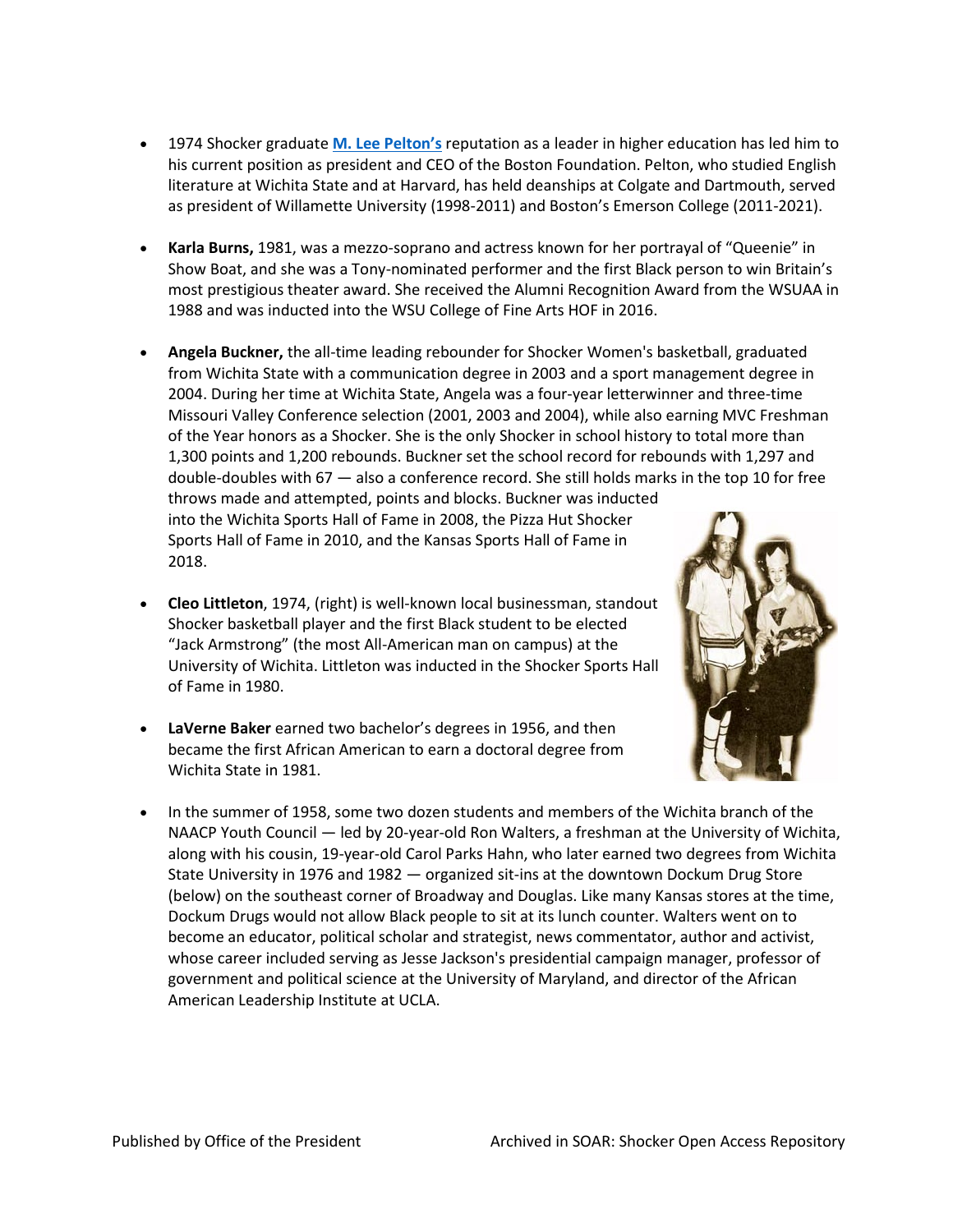

- 1960 graduate **Riley Leroy Pitts** was killed in action in Vietnam in 1967, and he was posthumously awarded the Congressional Medal of Honor — the nation's first black officer to be so honored. WSU's Military and Veterans Center dedicated its naming to Mr. Pitts.
- **Linwood Sexton, 1946**, was one of the first Black athletes to compete in the Missouri Valley Conference at a time when segregation barred him from sharing meals, staying the same hotels, and sometimes even traveling to certain away games with his football teammates. Sexton was inducted into the Shocker Sports Hall of Fame in 1980.
- **John Rolfe,** 1985, is the first Black president and CEO of the Wichita Regional Chamber of Commerce. Be sure to listen to the [Forward Together podcast](https://wichitastate.tv/series/forward-together/) when we talk to John about his time at Wichita State and his goals for the chamber.
- When **Willie "Jeff" Jeffries** (right) is hired at Wichita State before the 1979 season, he makes history as the first Black head football coach at an NCAA Division 1-A university. In 2004, Jeffries told The Shocker alumni magazine, "I didn't realize all this weight would be on my shoulders. Some other Black coaches said, 'You're carrying the light for us. If you do well there will be others.'" **Anthony Jones '88**, a tight end who played under Jeffries as No. 88 and later earned a Super Bowl ring with the Washington Redskins, is now head football coach at Division 1-AA Alabama A&M.



• **Erna Prather Harris, 1936**, was one of the few Black women to attend college during the Great Depression and became the University of Wichita's first African American editor of The